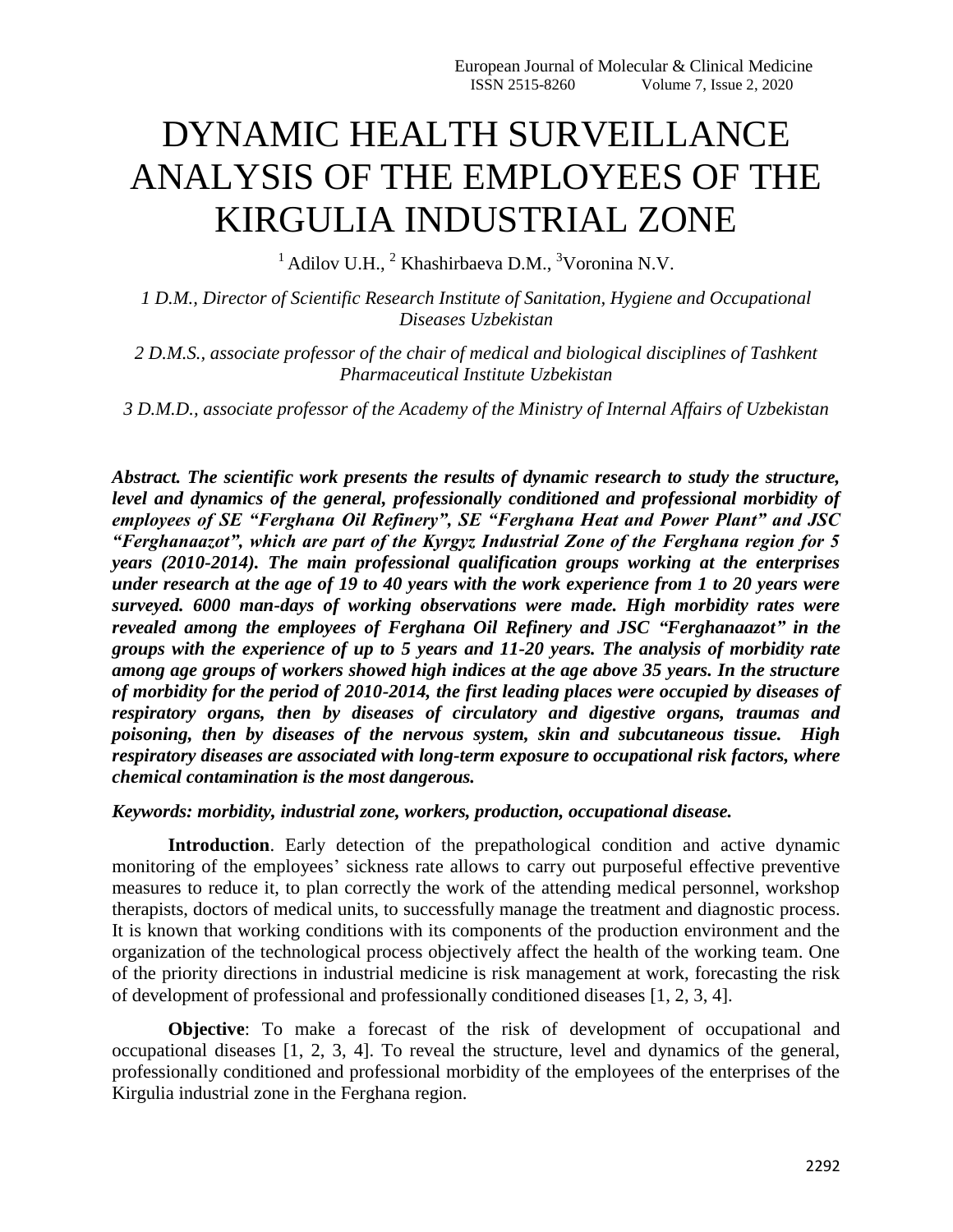**Research materials and methods**. The object of research were employees of the main professional groups of enterprises located in the Kirgulia industrial zone: Subsidiary Enterprise "Ferghana Oil Refinery" (FOR), Subsidiary Enterprise "Ferghana Heat and Power Plant" (Ferghana HPP) and JSC "Ferghanaazot."

The research objects were the employees of the leading professional groups of the enterprises located in the Kirgulia industrial zone: Subsidiary Enterprise "Ferghana Oil Refinery" (FOR), Subsidiary Enterprise "Ferghana Heat and Power Plant" (Ferghana CHP) and JSC "Ferghanaazot."

The major professional qualification groups working at the enterprises under research (welders, drivers, operators, drillers, repair workers, technologists, engineers, etc.) at the age of 19 to 40 years with the work experience from 1 to 20 years were surveyed. 6000 man-days of working observations were made.

The health condition of employees of the Kirgulia industrial zone was assessed based on the study of morbidity with a temporary disability (MTD) of year-round production workers based on treatment and preventive treatment facilities in dynamics for the period 2010-2014. The primary document was the lists of disability of workers, using the copying of which the analysis of morbidity with temporary loss of working capacity was carried out.

Two groups were selected for the analysis of the MTD. The first group included workers whose labor was associated with the impact of adverse industrial and professional factors, the levels of which in some cases exceeded the permissible values.

The second group (control group) was composed of employees of the administrative staff of the enterprise. A person who had one or more cases of illness per year was taken as a unit of accounting. The following indicators of the MTD were calculated:

- Temporary disability (TD) due to illness per 100 employees (number of TD/KP 100 cases);

- the average duration of one TD case (total number of days/number of cases);
- the number of TD days per 100 workers (sum of TD/KP 100 days);
- the structure and frequency of MTD by different forms of the disease;

During the research, we used the "Methodological recommendations for forecasting occupational health risk for workers by indicators of occupational morbidity with temporary disability" [5, 6, 7, 8]. An in-depth analysis of employee morbidity by sex, age, length of service and profession was carried out. The morbidity data were developed based on the "International Classification of Diseases, Injuries, and Causes of Death X" (1995). The obtained data were statistically processed with the determination of mean values, standard deviations and errors of mean values, which are presented as  $M \pm m$  (mean  $\pm$  average error of mean value). The differences at P<0.05 (by the Student's criterion) were considered reliable.

**Results and discussions.** According to the tasks set, research on the structure and level of morbidity among workers of the Kirgulia industrial zone was conducted. The structure of occupational and professionally conditioned diseases was analyzed using the sick lists of the workers of the FOR for 5 years (2010-2014) in different age groups, considering sex and work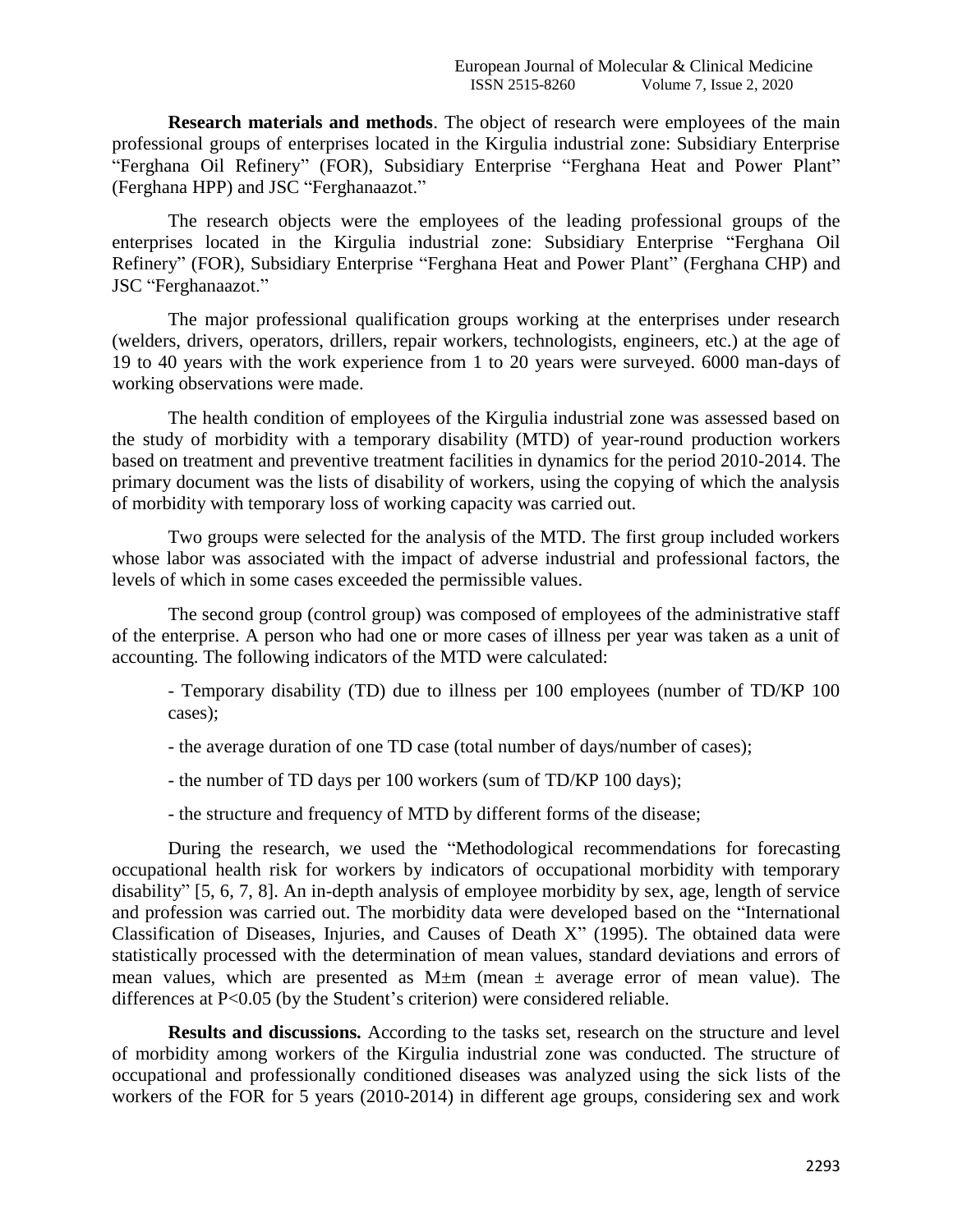experience. Thus, a study of morbidity among workers in the period from 2010 to 2014 showed that the number and percentage of illnesses were increasing significantly  $(P<0.001)$ . Thus, by the end of 2014, the number of cases of illness reached 2,253 (Table 1). Considering gender, as the main workforce is composed of men, men who work are more often ill.

The next stage in the research of morbidity was the determination of often ill age groups. Thus, we defined conditionally 3 age groups: under 25, 25-35 and over 35.

|        | Years   |      |      |       |         |      |         |       |         |       |  |
|--------|---------|------|------|-------|---------|------|---------|-------|---------|-------|--|
| Gender | 2010    |      | 2011 |       | 2012    |      | 2013    |       | 2014    |       |  |
|        | $Q$ -ty | $\%$ | Q-ty | %     | $Q$ -ty | %    | $Q$ -ty | %     | $Q$ -ty | %     |  |
| Male.  | 971     | 91,1 | 1016 | 86,69 | 497     | 81,5 | 1414    | 85,59 | 1924    | 85,49 |  |
|        |         | 8,9  | 156  | 13,31 | 113     | 8,5  |         |       | 327     | 14,51 |  |
| Female | 95      |      |      |       |         |      | 238     | 14,41 |         |       |  |
| Total: | 1066    | 100  | 1172 | 100   | 610     | 100  | .652    | 100   | 2253    | 100   |  |

Table 1: The morbidity rate dynamics of the FOR employees (over 5 years)

It has been established that FORs hire workers from the age of 19, but the sickest age group is the group over 35. Dynamic observation of morbidity from 2010 to 2014 by age groups also indicated a large number of patients in the age group - over 35 years in 2014 - 51.75% (Fig. 1).





The less sick workers in the age group 25-35 years old (32.69-36.2%) and the less sick workers in the age group under 25 years old 12.87-20.1%.

To study the morbidity among the seniority groups, we identified the following groups with the length of service: up to 5 years,  $6 - 10$  years,  $11 - 20$  years and over 21 years.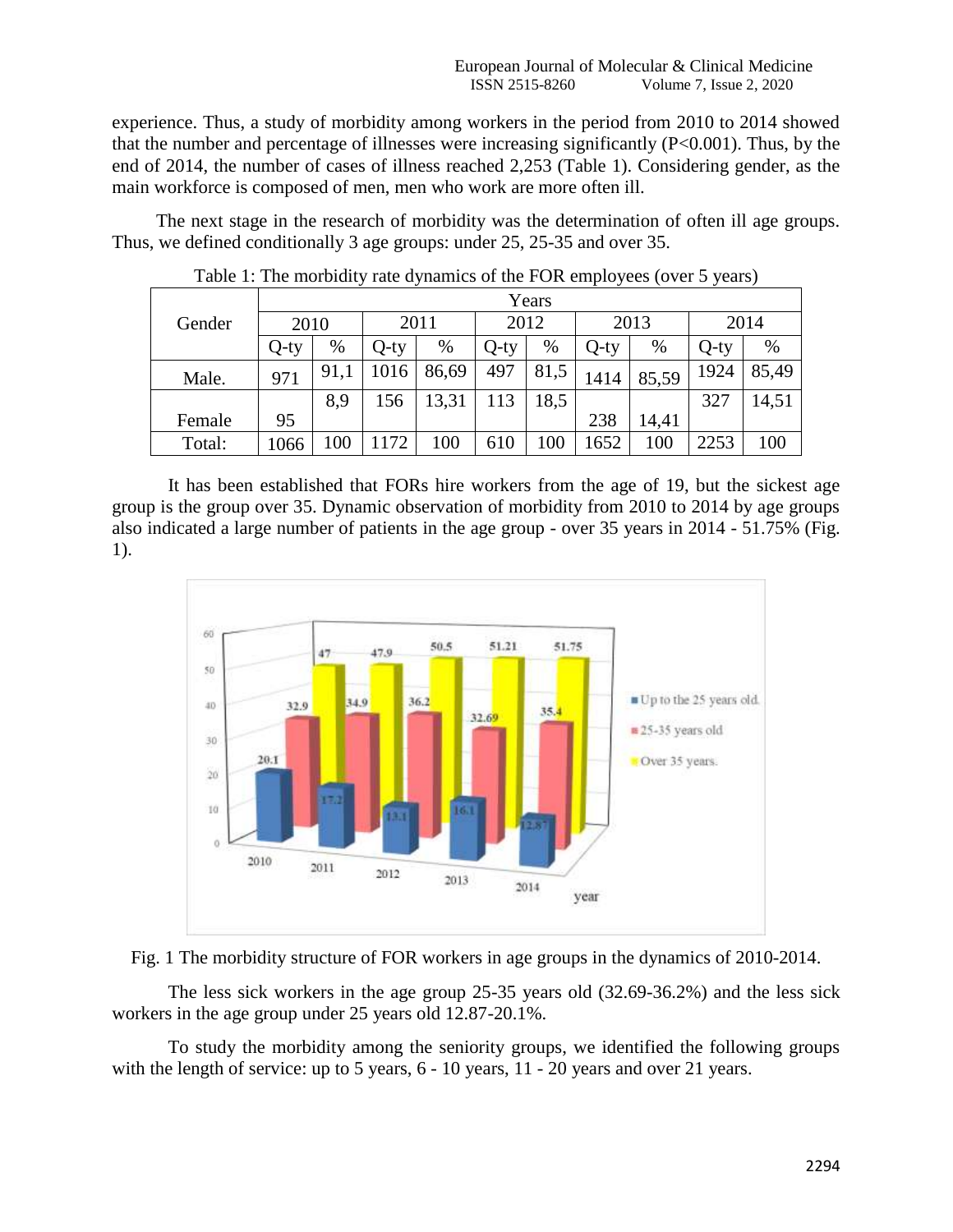Thus, among the seniority groups, more often, the disease was in the group 11 - 20 years. The highest number of cases was recorded in 2011 and amounted to 38.5%. Further, the group with  $6 - 10$  years of experience is more often sick, and the lowest percentage in the group with more than 21 years of experience ranging from 6.66 to 14.69% (Fig.2).

Analysis of morbidity indicates the formation of unfavorable working conditions for workers over 35 years of age, who have 11-20 years of experience. Therefore, this factor indicates a correlation between the age of workers and their length of service. To identify the often ill professional and qualification groups of the FOR, studies have been carried out, which showed that the main group of the ill is the operators of technological units.

Thus, during 5 years, according to the number of cases among the employees of FOR, electricians who repair and maintain electrical equipment were more often ill - 1453, then electric and gas welders - 1099, then operators of technological units - 1046, then compressor plant operators - 650, Then locksmiths on the repair of technological installations - 624, commodity operators - 541, locksmiths on repair and installation of submersible pumps - 184, manufacturers of candles - 140, electromechanics - 132, loaders - 89, apparatuses of gas separation - 78, drainers - 71.



Fig. 2 Morbidity among employees of FOR by seniority groups, %.

This factor is explained by the fact that in the production shops of FOR, the technological process is carried out at numerous technological units and a considerable number of operators of technological units are employed to service them. The lowest or single cases were noted among turners, equipment engineers, electric welders of manual welding, commodity operators, plant mechanics, electric fitters, electric and gas welders (Table 2). The number of cases per 100 working years is increasing reliably (P<0,001).

During the study of morbidity by groups of ICD X-analysis among the workers of FOR, it was found that the 1st place is occupied by diseases of respiratory organs (163,0 %), the 2nd place is occupied by diseases of circulatory organs (65,0 %), further by injuries, poisonings and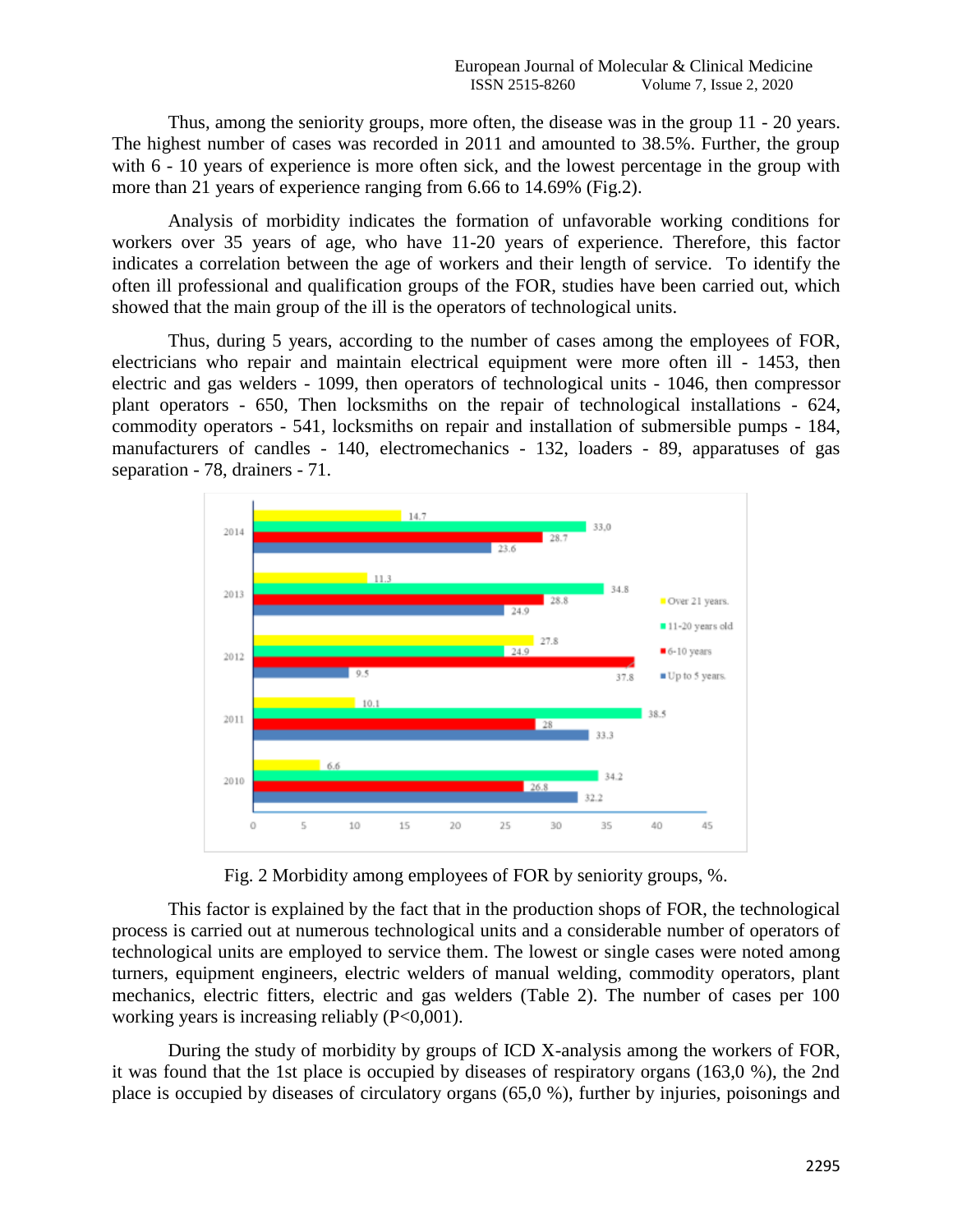some other consequences of external causes (53,2 %), also by diseases of digestive organs (49,0) %) and diseases of the skin and mucous membranes (40,0 %) (fig. 3). Proceeding from this, it should be noted that frequently occurring respiratory diseases were mainly registered at workplaces whereby the number of employees there are more than 1000 - operators of technological installations.

The analysis of morbidity among workers of FOR showed that during 5 years, the morbidity rate didn't decrease, when studying age groups, they are more often ill at the age of more than 35 years, and considering the seniority group workers with 11-20 years of work experience.

| quannoution groups in ajinannes                                            |                | $\sqrt{2}$               | $, \, \ldots$            |                |                          |                |
|----------------------------------------------------------------------------|----------------|--------------------------|--------------------------|----------------|--------------------------|----------------|
| Occupations                                                                | 2010           | 2011                     | 2012                     | 2013           | 2014                     | Total          |
| Process plant operator                                                     | 230            | 143                      | 124                      | 200            | 349                      | 1046           |
| Wizard for repair and maintenance of electrical                            | $\overline{2}$ | $\overline{a}$           | $\overline{4}$           | 22             | 28                       | 56             |
| equipment                                                                  |                |                          |                          |                |                          |                |
| Operator commodity (shop 1)                                                | $\overline{a}$ | $\overline{a}$           | 3                        | 5              | $\overline{4}$           | 12             |
| <b>Compressor Unit Machine Manager</b>                                     | 116            | 110                      | 53                       | 201            | 170                      | 650            |
| <b>Installation</b> mechanic                                               | $\mathbf{1}$   | $\overline{a}$           | $\overline{a}$           | $\overline{2}$ | $\overline{7}$           | 10             |
| Operator commodity                                                         | 73             | 92                       | 103                      | 117            | 156                      | 541            |
| Process Plant Repair Locksmith                                             | 97             | 101                      | 63                       | 135            | 228                      | 624            |
| Gas separation apparatus                                                   | $\overline{7}$ | 16                       | 3                        | 19             | 33                       | 78             |
| Electro mechanic                                                           | 19             | 23                       | 15                       | 26             | 49                       | 132            |
| Submersible pump repair and installation<br>locksmith                      | 30             | 44                       | 20                       | 40             | 50                       | 184            |
| Electrical installer for repair and maintenance of<br>electrical equipment | 202            | 312                      | 119                      | 400            | 420                      | 1453           |
| <b>Equipment Engineers</b>                                                 | $\overline{5}$ | $\overline{3}$           | $\overline{1}$           | 11             | $\overline{7}$           | 27             |
| Loader                                                                     | 17             | 14                       | 6                        | 21             | 31                       | 89             |
| Creamman filler                                                            | 14             | 10                       | 5                        | 18             | 24                       | 71             |
| Tool locksmith                                                             | $\overline{4}$ | 6                        | $\mathbf{1}$             | 8              | 6                        | 25             |
| Manual electric welder                                                     | $\mathbf{1}$   | $\overline{2}$           | $\mathbf{1}$             | $\overline{3}$ | $\overline{\phantom{a}}$ | $\overline{7}$ |
| <b>Electrical locksmith</b>                                                | $\overline{a}$ | $\overline{\phantom{0}}$ | $\overline{\phantom{0}}$ | $\overline{2}$ | $\overline{2}$           | $\overline{4}$ |
| electric gas welder                                                        | 132            | 268                      | 56                       | 223            | 420                      | 1099           |
| Candle makers                                                              | 20             | $\overline{a}$           | 16                       | 52             | 52                       | 140            |

Table 2: The morbidity cases among employees of the FOR of the main occupational and qualification groups in dynamics (over 5 years)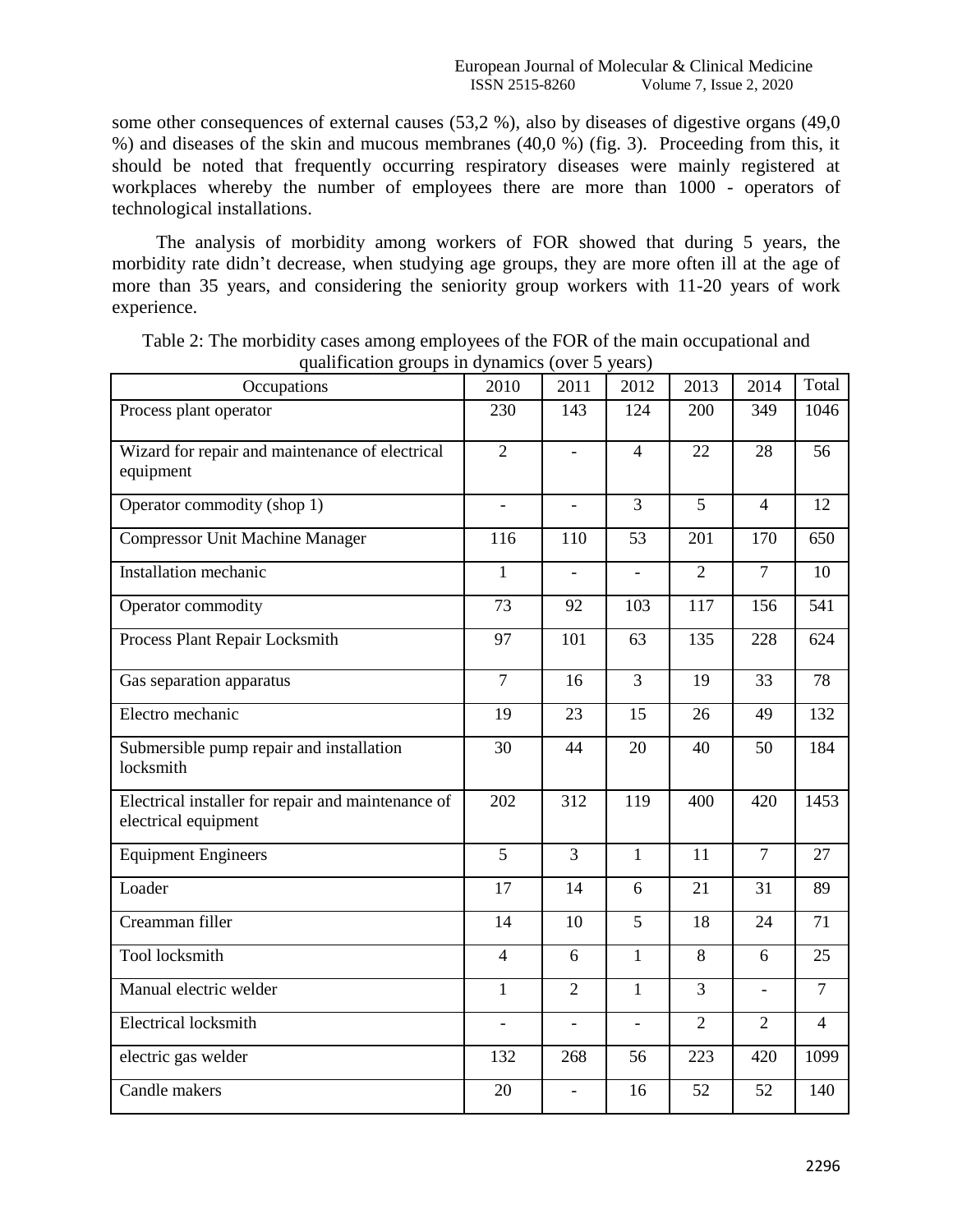European Journal of Molecular & Clinical Medicine ISSN 2515-8260 Volume 7, Issue 2, 2020

| Turner | $\overline{\phantom{0}}$ | $\overline{\phantom{0}}$ | $\overline{\phantom{0}}$ | <b>.</b> |      |                       |
|--------|--------------------------|--------------------------|--------------------------|----------|------|-----------------------|
| Total  | Q71<br>7 I I             | 1046                     | 595<br>JJJ               | 1506     | 2039 | $\overline{a}$<br>615 |



Fig.3 The morbidity structure by nosological forms of the FOR, %.

Operators of technological units, machinists of compressor units and locksmiths on the repair of technological units in comparison with other professional qualification groups of FOR were ill more often.

According to ICB X-version in the structure of morbidity for 5 years, the leading place was occupied by respiratory diseases  $(163,0\%)$ .

In the study of occupational morbidity by the results of medical examinations was found, in 5 years only in 2013 there were 4 cases of occupational morbidity, including 2 cases of bronchial asthma in the mechanic and electrician repair and 2 cases of toxic hepatitis in the masters of repair and maintenance of electrical equipment.

During 2010-2012, 3 groups of workers (electricians, mechanics and electric and gas welders) belonging to the D2 group were registered, i.e., with suspicion of occupational disease related to chemical factor exposure. Due to timely medical and health-improving measures, employment in other jobs where there is no contact with harmful production factors, in particular the chemical factor, the development of occupational diseases was prevented. Thus, considering that the above-mentioned groups of employees have risks of different magnitude, the identified occupational diseases prove the correlation between working conditions and the identified risks  $(>0.001)$ .

The researches devoted to the study of the structure and morbidity level among the JSC "Ferghanaazot" employees showed that the morbidity level for 5 years (2010-2014) varied and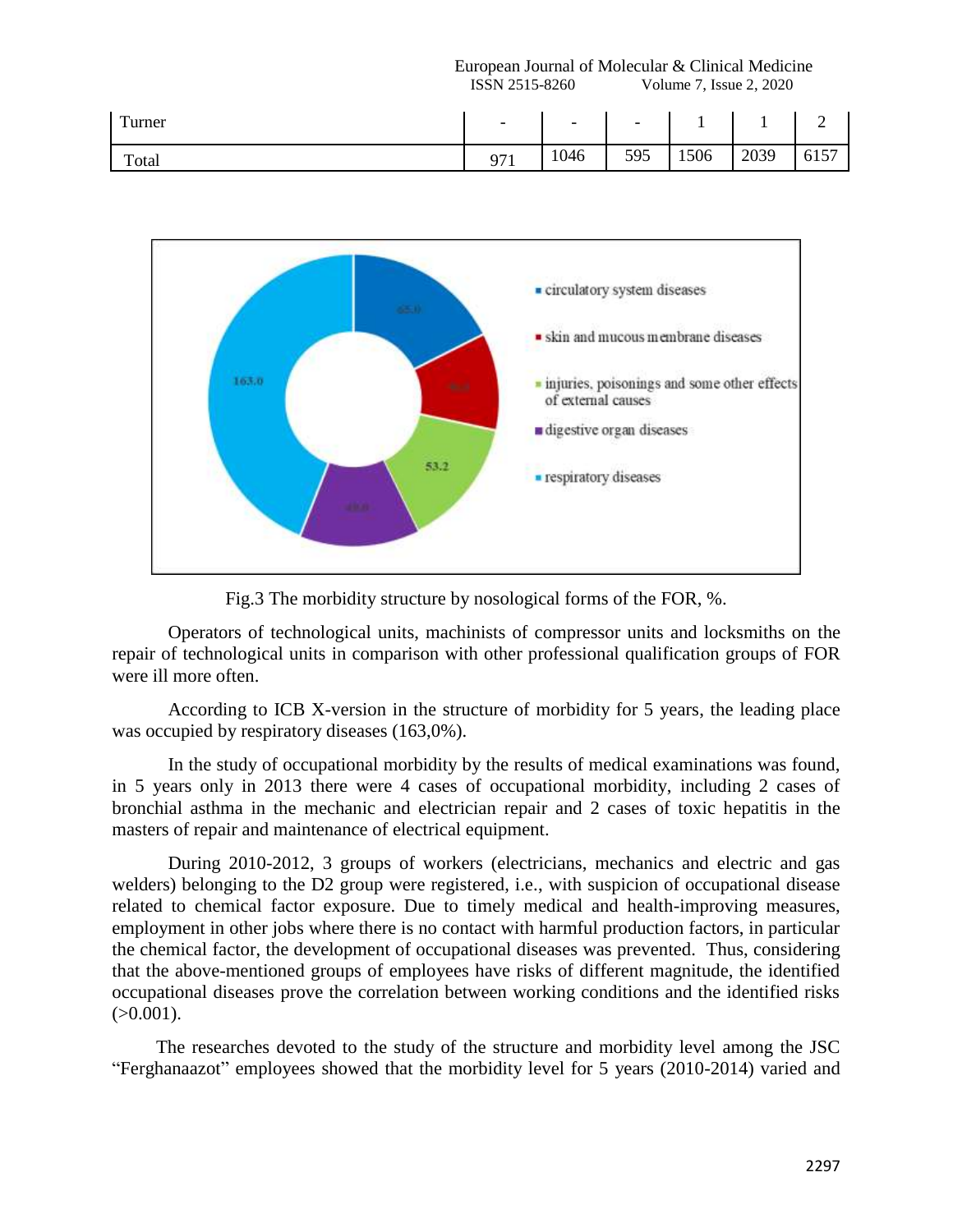the highest indices were revealed in 2013 - 2580 cases (Table 3). The main contingent of patients is working men.

| Gender  | Years |       |         |      |      |       |       |      |      |      |  |  |  |
|---------|-------|-------|---------|------|------|-------|-------|------|------|------|--|--|--|
|         | 2010  |       |         | 2011 |      | 2012  | 2013  |      | 2014 |      |  |  |  |
|         | O-ty  | %     | $Q$ -ty | %    | Q-ty | $\%$  | ()-ty | $\%$ | Q-ty | %    |  |  |  |
| Male.   | 409   | 66,40 | 1004    | 64,2 | 132  | 50,19 | 1552  | 60,2 | 1028 | 60,7 |  |  |  |
| Female. | 208   | 33,77 | 556     | 35,5 | 131  | 49,81 | 1028  | 39,8 | 66   | 39,3 |  |  |  |
| Total   | 617   | 100   | .560    | 100  | 263  | 100   | 2580  | 100  | 168  | 100  |  |  |  |

Table 3: Dynamics of JSC "Ferghanaazot" employees' morbidity rate (for 5 years)

When studying the incidence rate in different age groups, it was found that the most frequent cases are in the age group over 35 years. Dynamic observation of morbidity rates from 2010 to 2014 by age groups indicated a large number of patients in the age group - over 35 years old, but the highest rates were established in 2012 - 58.7% (Fig. 4).



Fig. 4 The morbidity structure among the JSC "Ferghanaazot" employees in age groups in the dynamics of 2010-2014.

Comparatively, less morbidity is observed among workers in the age group 25-35 years old (26,6-33,8%) and low morbidity is observed in the age group under 25 years old - 14,4- 22,6%.

The study of morbidity in the seniority groups indicated stable high morbidity among the groups with the experience of up to 5 years and in the group 11 - 20 years. The highest number of cases was noted in 2012 among employees with more than 21 years of service - 32.3, and in 2014 among employees with 11-20 years of service - 31.6% (Fig. 5). The lowest incidence rates were registered in the group with 6 to 10 years of service.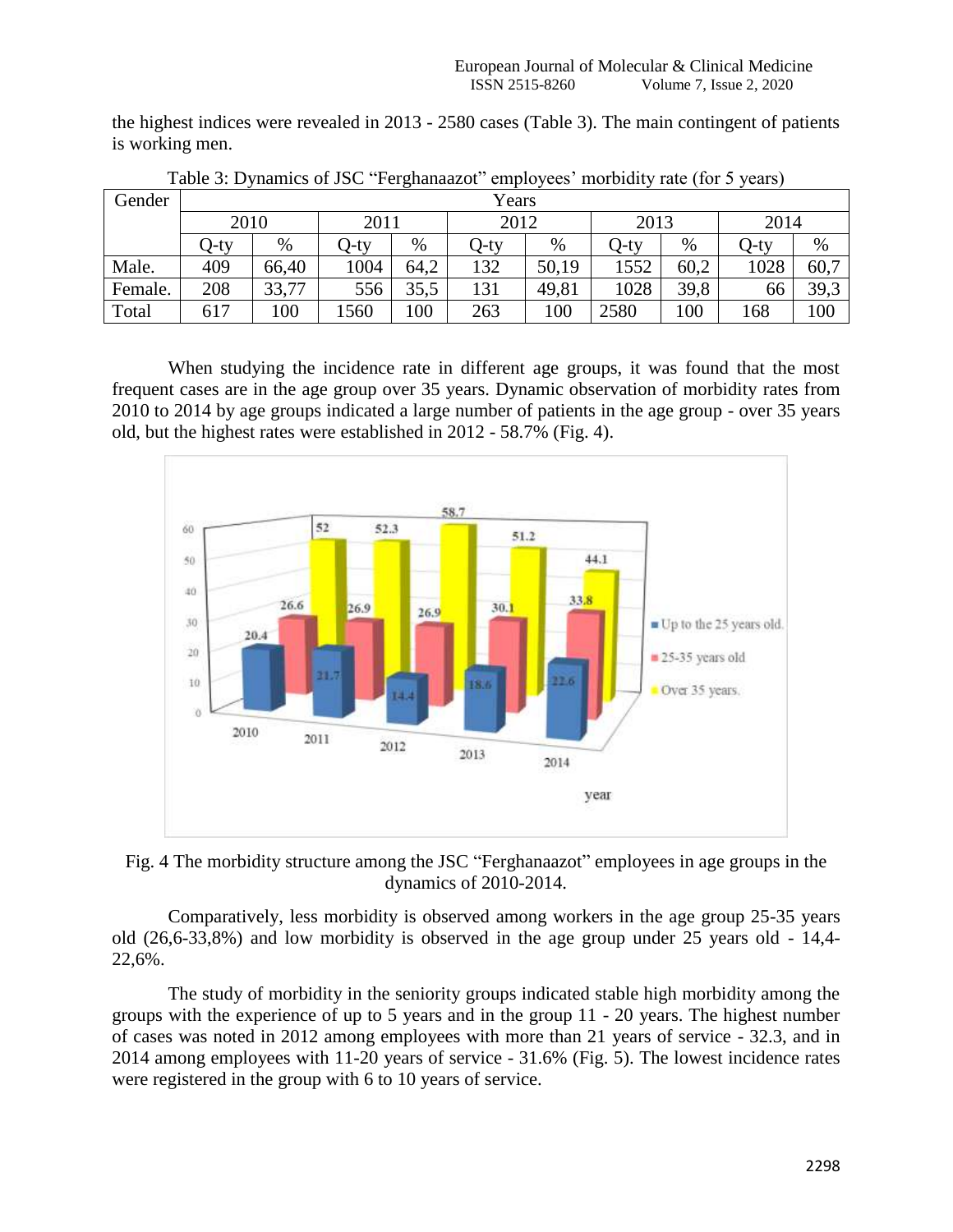

Fig. 5 Morbidity among employees of JSC "Ferghanaazot" by seniority groups, %

The analysis of morbidity rate among professional qualification groups of JSC "Ferghanaazot" showed that the main group of patients during 5 years was steadily occupied by electricians of power plant - 323, then electricians of ammonia shop - 241, apparatuses for raw materials preparation and electrolysis apparatuses had similar indicators - 131, 130, then loaders - 128, then with the same indicators apparatuses for filtration, granulation, neutralization and preparation of raw materials and mechanic-repair workers - 116. The lowest rates were recorded among evaporation, absorption and extraction apparatuses - 12 and laboratory assistants - 15 cases (Table 4).

| Occupations                                                                        | 2010           | 2011 | 2012           | 2013           | 2014 | Total |
|------------------------------------------------------------------------------------|----------------|------|----------------|----------------|------|-------|
| <b>Tillers</b>                                                                     | 16             | 37   | 2              | 68             | 8    | 131   |
| <b>Repair Mechanics</b>                                                            | 22             | 56   | 8              | 30             |      | 116   |
| <b>Ammonium Plant Electricians</b>                                                 | 38             | 66   | 9              | 124            | 4    | 241   |
| Synthesis, Absorption, Desorption, Pelletizing<br><b>And Evaporation Apparatus</b> | 14             | 19   | $\overline{2}$ | 36             |      | 71    |
| Machinists                                                                         | 6              | 28   | 4              | 25             | 13   | 76    |
| <b>Laboratory Technicians</b>                                                      |                | 12   |                | $\overline{2}$ |      | 15    |
| Washers                                                                            | 3              | 8    |                | 8              |      | 19    |
| <b>Batteries</b>                                                                   | $\overline{2}$ | 7    | 3              | 11             |      | 24    |

Table 4: Cases of morbidity among employees of JSC "Ferghanaazot" for 5 years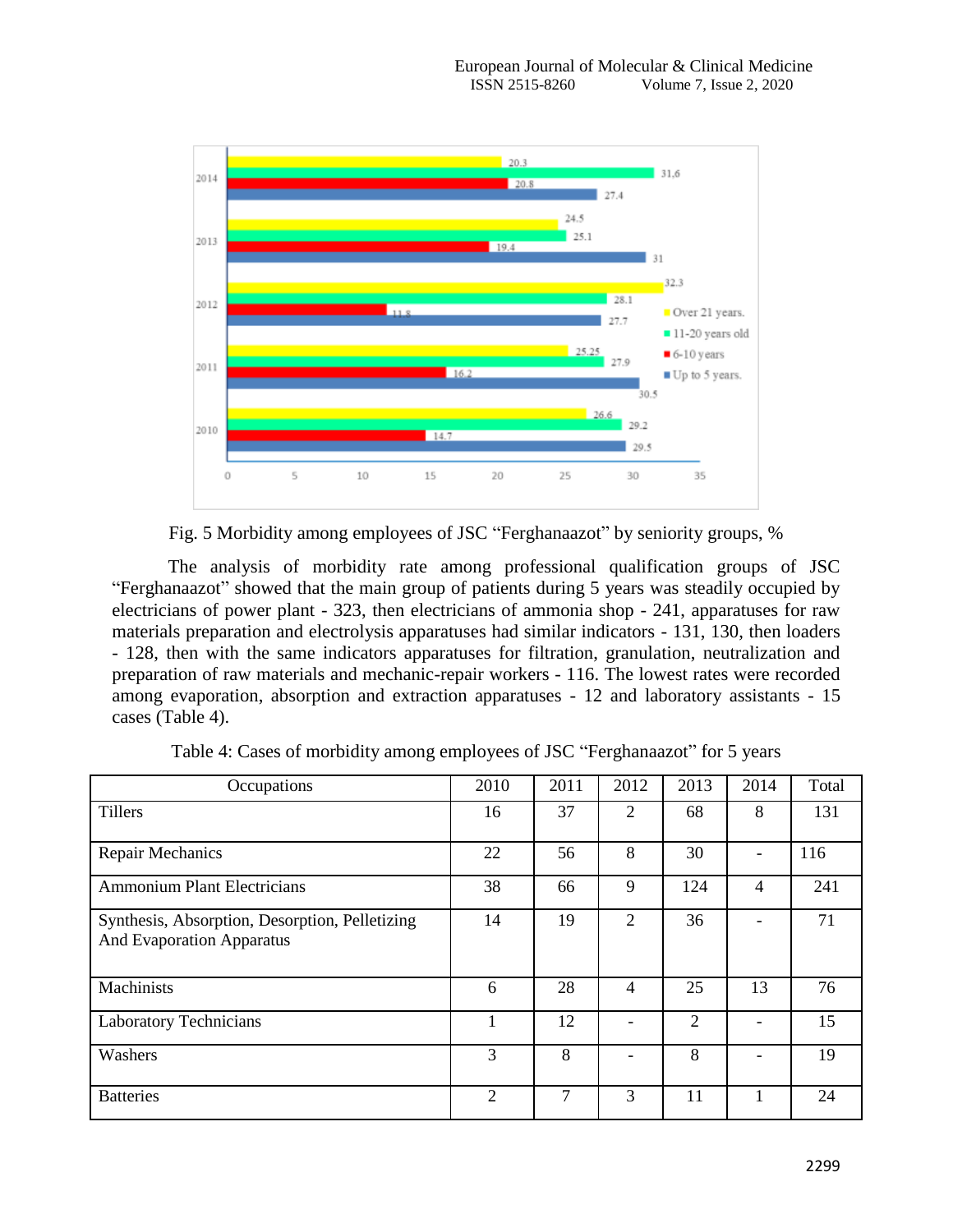| European Journal<br>of Molecular | $\sim$ .<br>' Medicine<br>. & 1<br>. Innical ' |
|----------------------------------|------------------------------------------------|
| 8260<br>ISSN<br>$\sim$<br>^~^    | 2020<br>volume<br><b>Issue</b>                 |

| <b>Electric And Gas Welders</b>                                                          | 12                       | 18             | 1              | 42             | $\overline{\phantom{a}}$ | 73   |
|------------------------------------------------------------------------------------------|--------------------------|----------------|----------------|----------------|--------------------------|------|
| <b>Power Plant Electricians</b>                                                          | 24                       | 52             | 12             | 223            | 12                       | 323  |
| <b>Machine Repairers</b>                                                                 | 24                       | 29             | $\mathbf{1}$   | 21             | $\blacksquare$           | 75   |
| <b>Repair Mechanics</b>                                                                  | 5                        | $\mathbf{1}$   | $\overline{2}$ | 12             | $\overline{\phantom{a}}$ | 20   |
| Evaporation, Absorption And Extraction<br>Apparatuses                                    | 3                        | $\mathbf{1}$   | $\blacksquare$ | $\overline{7}$ | $\mathbf{1}$             | 12   |
| Electrolytic Apparatus                                                                   | 14                       | 73             | $\mathbf{1}$   | 41             | $\mathbf{1}$             | 130  |
| <b>Remote Control Operator</b>                                                           | 1                        | 19             | 1              | 14             | $\blacksquare$           | 35   |
| Filtration, Pelletizing, Neutralization And Raw<br><b>Material Preparation Equipment</b> | 10                       | 75             | $\mathbf{1}$   | 30             |                          | 116  |
| <b>Movers</b>                                                                            | 13                       | 44             | $\overline{4}$ | 67             | $\blacksquare$           | 128  |
| Absorbers                                                                                | 3                        | $\overline{4}$ | $\overline{2}$ | 11             | $\mathbf{1}$             | 21   |
| Repair Mechanics                                                                         | $\overline{\phantom{a}}$ | $\overline{4}$ | $\overline{2}$ | 16             | $\overline{2}$           | 24   |
| Pumping Driver                                                                           | 9                        | 28             | $\overline{4}$ | 34             | $\blacksquare$           | 75   |
| Total:                                                                                   | 220                      | 581            | 60             | 822            | 43                       | 1726 |

The number of cases per 100 employees per year is increasing reliably (P0.001). Incidence among 20 occupational groups was highest in 2013.

Consequently, high morbidity rates among locksmiths and repair workers are due to poor working conditions, combined with the severity of the work process and the impact of harmful factors in the working environment.

During the study of morbidity among the employees of JSC "Ferghanaazot" by groups of ICD X-examination, it was revealed that the 1st place is occupied by diseases of respiratory organs (154,0%), the 2nd place is occupied by diseases of digestive organs (80,2%), then by diseases of the nervous system (49%), injuries, poisoning and some other consequences of external causes (40%) and diseases of circulatory organs (36,6%) (Fig. 6).

Based on the results of medical examinations in the period 2010-2014, a group of observed workers (D2) was identified with suspected occupational diseases of an allergic nature and respiratory diseases.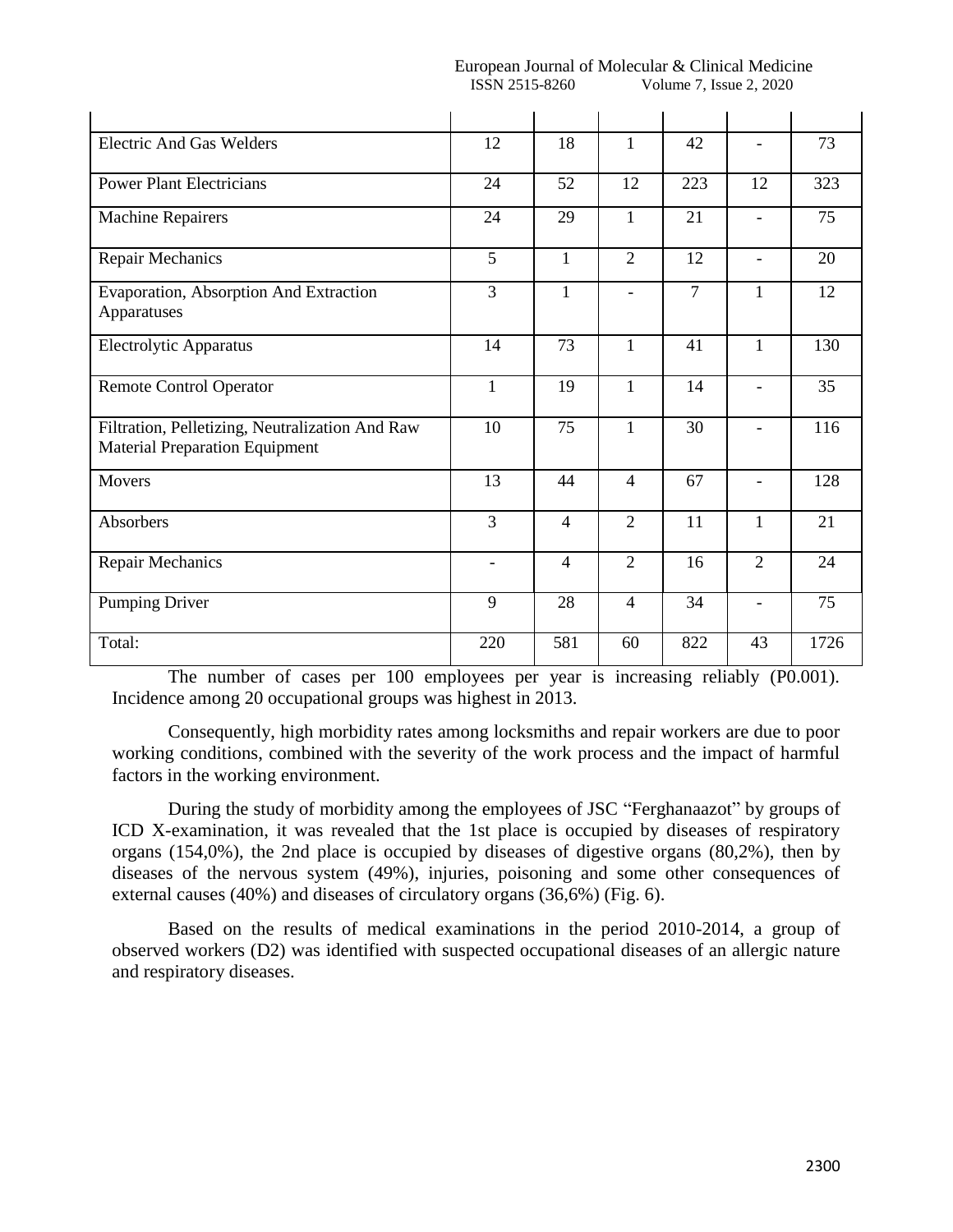

Fig.6 The morbidity structure by nosological forms of JSC "Ferghanaazot", %

Dynamic observation showed that this group of workers (apparatuses at various stages of the technological process, electricians, repair fitters) had contact with a complex of chemical reagents during 5-8 years at the studied production. Conducting purposeful effective therapeutic and health-improving measures with further transfer to work with the absence of chemical agents' influence in working conditions contributed to improvement of health condition.

Considering that for these professional and qualification groups the risk value following the working conditions was estimated as very high (unbearable) risk, the probability of development of professional pathology was maximum (>0.001).

Studying the structure and morbidity rate for 5 years at Fergana HPP showed the following results: the morbidity rate remained stable and averaged from 357 to 394 cases (Table 5). The main contingent of the diseased were working men.

Table 5: The morbidity rate dynamics of employees of the Ferghana Heat and Power Plant (over 5 years)

| Gender  | Years |       |       |              |      |      |      |       |      |      |  |  |
|---------|-------|-------|-------|--------------|------|------|------|-------|------|------|--|--|
|         | 2010  |       |       | 2012<br>2011 |      | 2013 |      | 2014  |      |      |  |  |
|         | O-ty  | %     | (J-ty | $\%$         | O-ty | %    | O-ty | $\%$  | O-ty | %    |  |  |
| Male.   | 215   | 58,27 | 231   | 64,7         | 281  | 71,3 | 252  | 66,32 | 256  | 65,6 |  |  |
| Female. | 154   | 41,73 | 126   | 35,3         | 113  | 28,7 | 128  | 33,69 | 134  | 34,5 |  |  |
| Total   | 369   | 100   | 457   | 100          | 194  | 100  | 380  | 100   | 490  | 100  |  |  |

The study of the morbidity rate in the selected age groups showed that the most frequent morbidity is in the age group for over 35 years, which is between 42.3 and 51.1%. Workers in the age group of 25-35 years old (26.3-38.4%) are comparatively less ill, and low morbidity is found in the age group under 25 years old - 13.2-31.4%.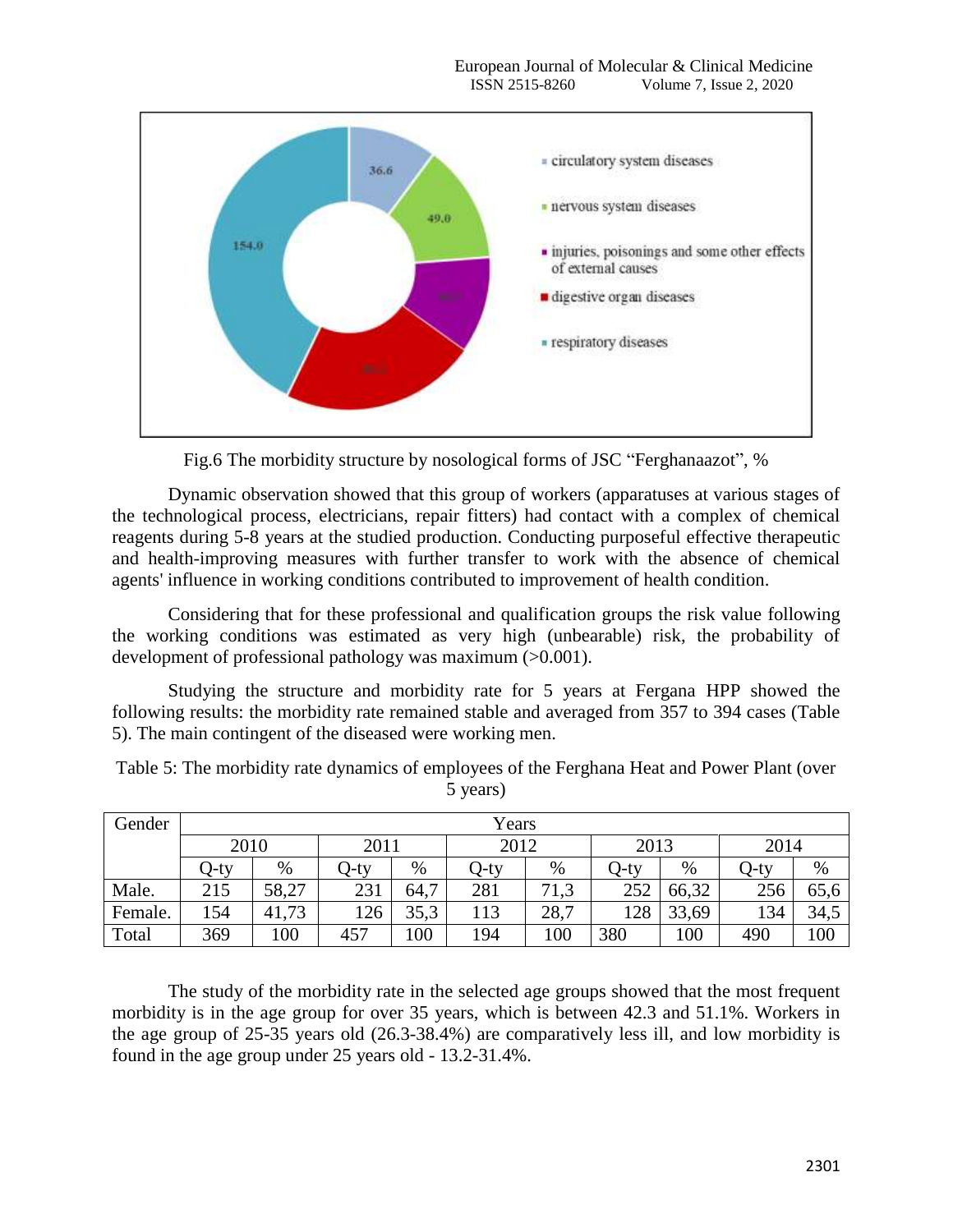The study of morbidity in the seniority groups indicated high morbidity among groups with 11-20 years of experience. In other seniority groups, the incidence rates were registered with the same values, so the lowest values were found in the group under 5 and 6-10 years old. In the analysis of the morbidity rate in the seniority groups for 5 years, there is no stable upward or downward tendency (Fig. 8).



Fig. 7. The morbidity structure among workers of the Fergana HPP in age groups in the dynamics of 2010-2014.



Fig. 8. Morbidity among workers of Fergana CHPP by seniority group, %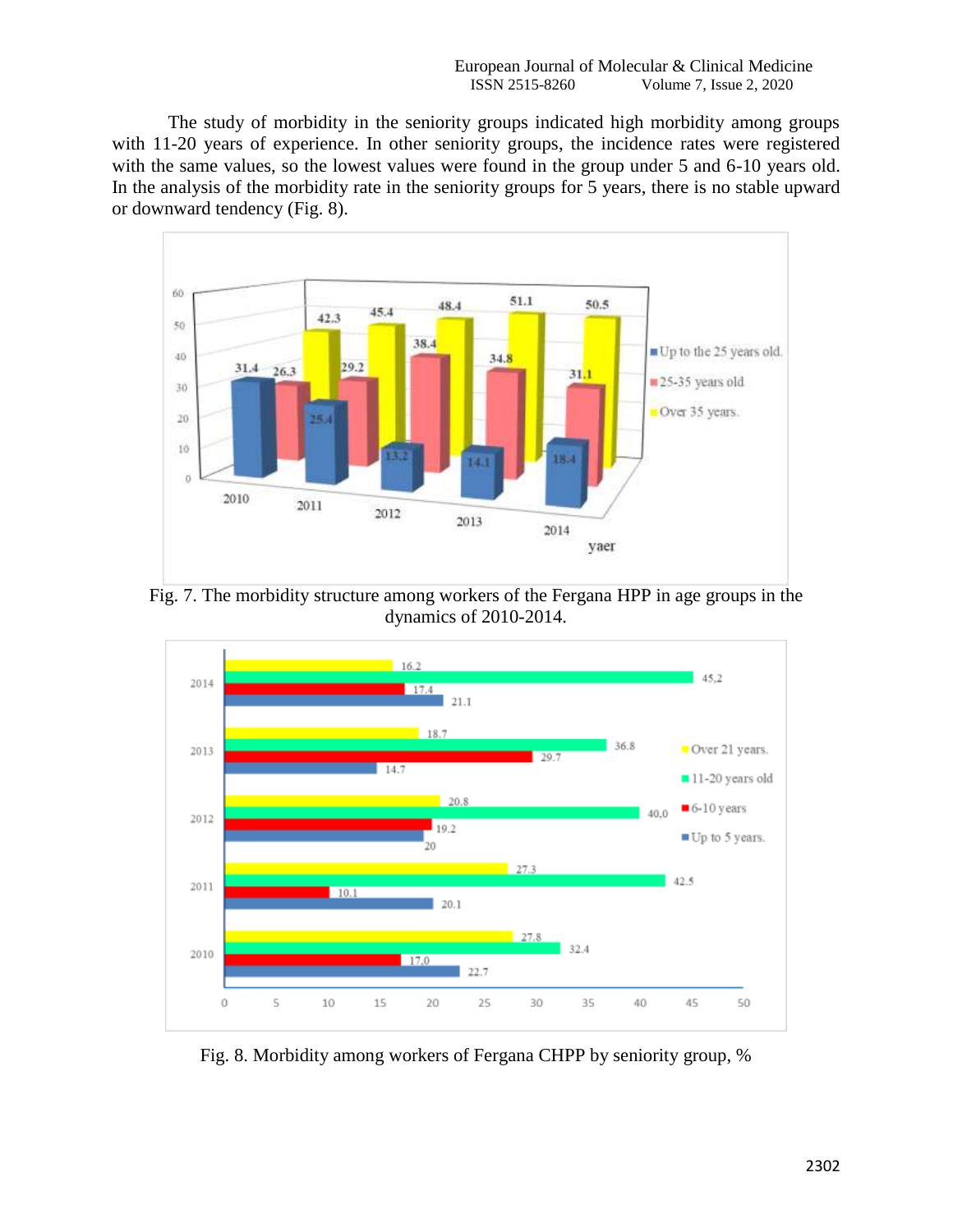During the study of morbidity among 9 vocational qualification groups of Fergana CHPP, it was found that the main part of those who fell ill during 5 years were stable electric welders, electric and gas welders and machine operators. The lowest indicators were established for workers of the group of electricians and locksmiths of different profiles (Table 6). The results obtained indicate the impact of risk factors at the workplaces of electric welders, electric and gas welders and machinists. The number of cases per 100 employees per year is increasing reliably (P<0.001). Thus, the incidence among 9 occupational groups showed that the highest rates were observed in 2010.

| Occupations                     | 2010         | 2011           | 2012           | 2013           | 2014           | Total |
|---------------------------------|--------------|----------------|----------------|----------------|----------------|-------|
| <b>Boiler Operators</b>         | 56           | 37             | 22             | 38             | 48             | 201   |
| <b>Boiler Fitters</b>           | 6            | $\overline{4}$ | $\overline{2}$ | $\overline{2}$ | 11             | 25    |
| Turbo Locksmiths                | 18           | 6              | 19             | 14             | $\overline{4}$ | 61    |
| <b>Steam Turbine Operators</b>  | 64           | 49             | 32             | 36             | 41             | 222   |
| <b>Electric Welders</b>         | 54           | 28             | 24             | 35             | 30             | 171   |
| <b>Electric And Gas Welders</b> | 66           | 32             | 45             | 28             | 37             | 208   |
| <b>Service Fitters</b>          | 3            | 5              |                | 8              | 10             | 26    |
| <b>Electric Locksmiths</b>      | 14           | 10             | 1              | 11             | $\overline{7}$ | 43    |
| <b>Boiler Repairers</b>         | $\mathbf{1}$ | 9              | 13             | 14             |                | 37    |
| Total:                          | 282          | 180            | 158            | 186            | 188            | 994   |

Table 6.: Cases of morbidity among employees of the Ferghana Thermal Power Plant in dynamics (over 5 years)

During the study of the morbidity by groups of the ICD X-analysis among the workers of the Ferghana HPP, it was found that the first place is occupied by diseases of the respiratory organs (150.4%), then by diseases of the circulatory system (48.5%), digestive organs (44.0%), diseases of the skin and mucous membrane (43.2%) and diseases of the nervous system (23.8%) (Fig. 9).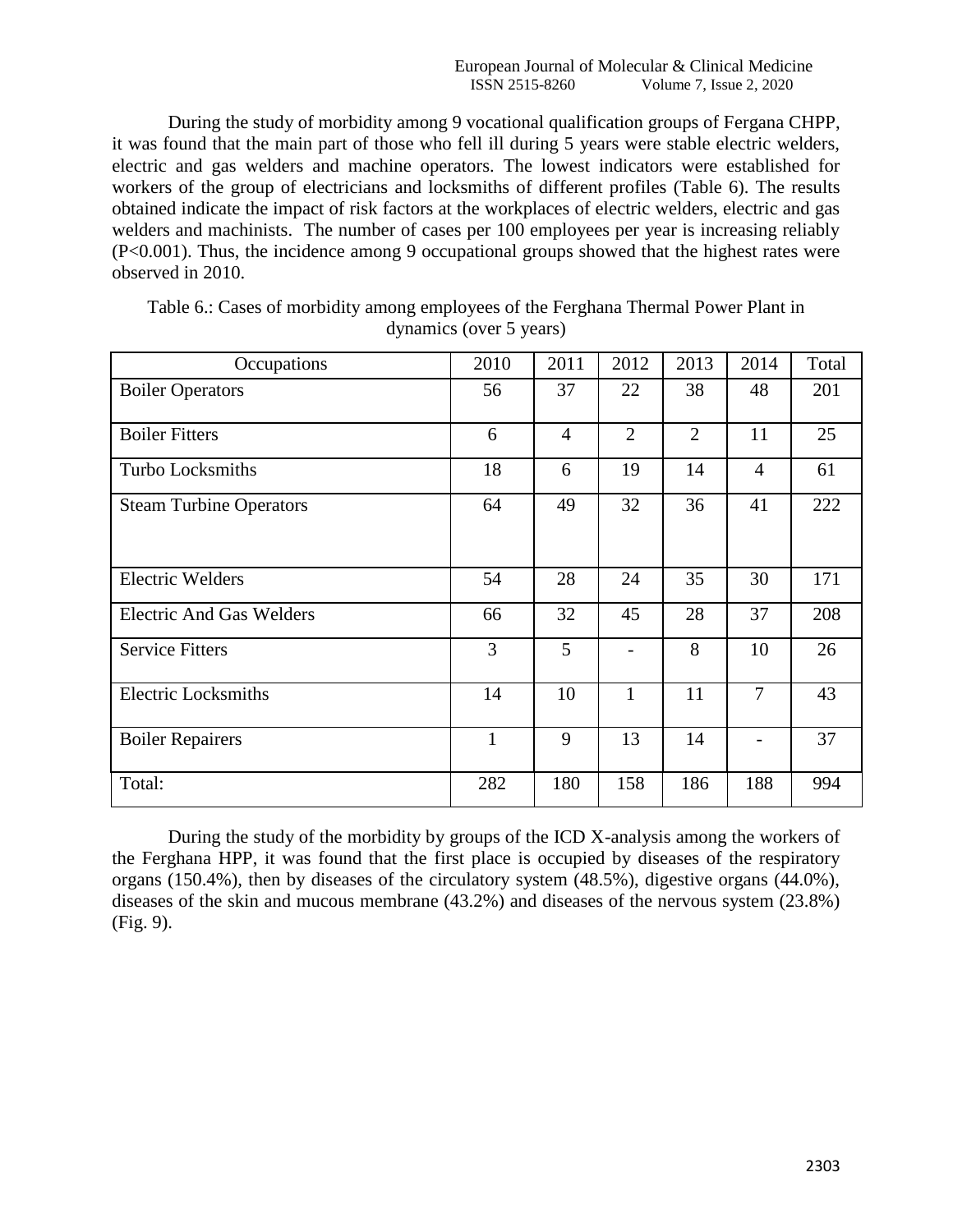

Fig.9 The morbidity structure by nosological forms of Fergana HPP, %.

To identify cases of occupational and professionally conditioned morbidity among workers, the results of medical examinations for the period 2010-2014 were analyzed, which showed the average level of workers with suspected occupational respiratory diseases group D2). This group mainly included machine operators and electric and gas welders whose work is related to exposure to a variable microclimate in combination with chemical factors and dust. Thus, within 3 years after their identification in the D2 group, they were provided with jobs not associated with the impact of chemical and physical factors of the production environment.

**Conclusion**: Thus, the study and analysis of morbidity among the workers of the Kirgulia industrial zone showed that during 5 years the morbidity rate among the FOR workers did not decrease, while studying the age groups they are more often ill at the age of more than 35 years, and taking into account the length of service workers with the length of service from 11 to 20 years. Operators of technological units, compressor plant operators and locksmiths for repair of technological units were more often ill than other professional qualification groups of FOR. The analysis of morbidity for 5 years among the employees of JSC "Ferghanaazot" has not revealed a steady increase or decrease in morbidity, but the highest indices were observed in 2012 and 2013. In the study of age groups, more often they were ill at the age of more than 35 years, in senior groups from 1 month to 5 years and from 11 to 20 years. Among professions, locksmiths and repair workers were more often ill - 413 cases, electricians - 241, as well as raw material preparation and electrolysis apparatus had similar indicators - 130. Analysis of morbidity for 5 years among workers of Fergana HPP has not revealed a sharp increase in morbidity, but the highest rates were observed in 2012 and 2014. In the study of age groups, the incidence was more frequent at the age of more than 35 years in the senior group from 11 to 20 years. Boiler operators, steam turbine operators, electric welders and electric and gas welders were the most common occupations.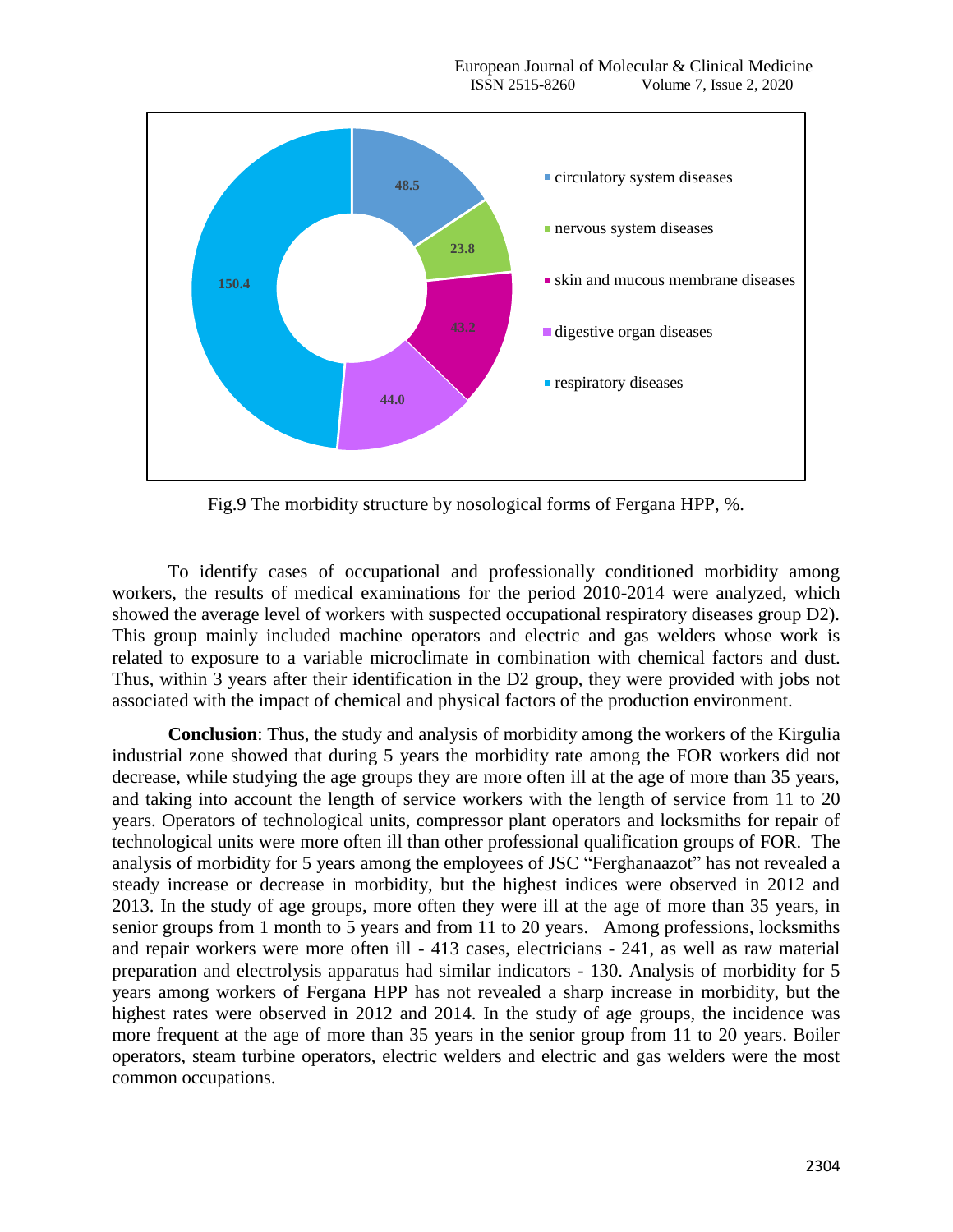When studying the morbidity structure at the 3 production facilities of the Kirgulia industrial zone, it was established that in all 3 production facilities the first place was occupied by respiratory diseases, then by diseases of the circulatory system and digestive organs, then by injuries and poisoning and some other consequences of external causes, then by diseases of the nervous system and skin and mucous membrane. A high percentage of respiratory diseases is associated with exposure to a chemical factor, combined with an adverse microclimate during the cold season (autumn, winter).

Analysis of the results of medical examinations for the period 2010-2014 has identified groups with the suspected occupational disease (D2) and occupational disease (D3) among employees of the FOR and JSC "Ferghanaazot." According to calculations, in 4 years after the allowed (harmless) experience in conditions typical for a certain profession, early signs of occupational disease develop.

## **References:**

- [1] Abdurakhmonov M.A., Ashurova M.J. and others. Health risk estimation of the working at the plants of the nitrogen mineral fertilizers (in Russian) // Materials of the Republican scientific-practical conference. Actual problems of environment and population health - Fergana, 2009. - p. 29.
- [2] Azizkhodjaev A.R., Iskandarova G.T. et al. Working conditions and health condition of workers engaged in the extraction and transportation of multi-sulphur oil and petroleum products // Bulletin of the Medical Association of Uzbekistan - Tashkent, 2004. - №3. pp. 32-36.
- [3] Badamshina G.G., Karimova L.K., Tkacheva T.A., Mavrina L.N., Bakirova A.E. Estimation of combined action of harmful substances on the health condition of workers of petrochemical and chemical manufactures // Medicine of labour and industrial ecology  $-Moscow, 2013. - N<sub>2</sub>4. - pp. 5-10.$
- [4] Karimova L.K., Gimranova G.G. et al. Professional Risks of Health Disturbance at Oil Refining // Labour Medicine and Industrial Ecology - Moscow, 2009. - №11. - pp. 9-12.
- [5] Vishnevskaya N.Ya., Shilova S.G. Methodical approaches to studying the health of industrial workers // Hygiene and sanitation - 1997. -  $N<sub>2</sub>4. - pp. 56-58.$
- [6] Izmerov N.F., Denisov E.I. et al. Methodology of Detection and Prevention of Diseases Related to Work // Medicine of Labour and Industrial Ecology - Moscow, 2010. - №9. pp. 1-7.
- [7] Ibragimova G.Z., Shamansurova H.S., and others. Prediction of Occupational Health Risk for Employees on the Indicators of Occupational Illness with Time Loss of Working Capability. Utv. MH RUz // Methodological recommendations. - Tashkent, Research Institute of SSPZ of MH RUz, 2004. - p.11.
- [8] Ibragimova G.Z., Shamansurova H.S. and others. Methodical guidelines for the development of professional risk forecasting model and preventive measures for health of workers. Utv. of MH of RU from 29.09.2005 - Tashkent, SSPZ Research Institute of MH of RUz, 2005. - p.76.
- [9] Fayziyev Shokhrud Farmonovich Medical law and features of legal relations arising in the provision of medical services. International journal of pharmaceutical research Volume 11, Issue 3, July - Sept, 2019 P. 1197-1200 doi:10.31838/ijpr/2019.11.03.088